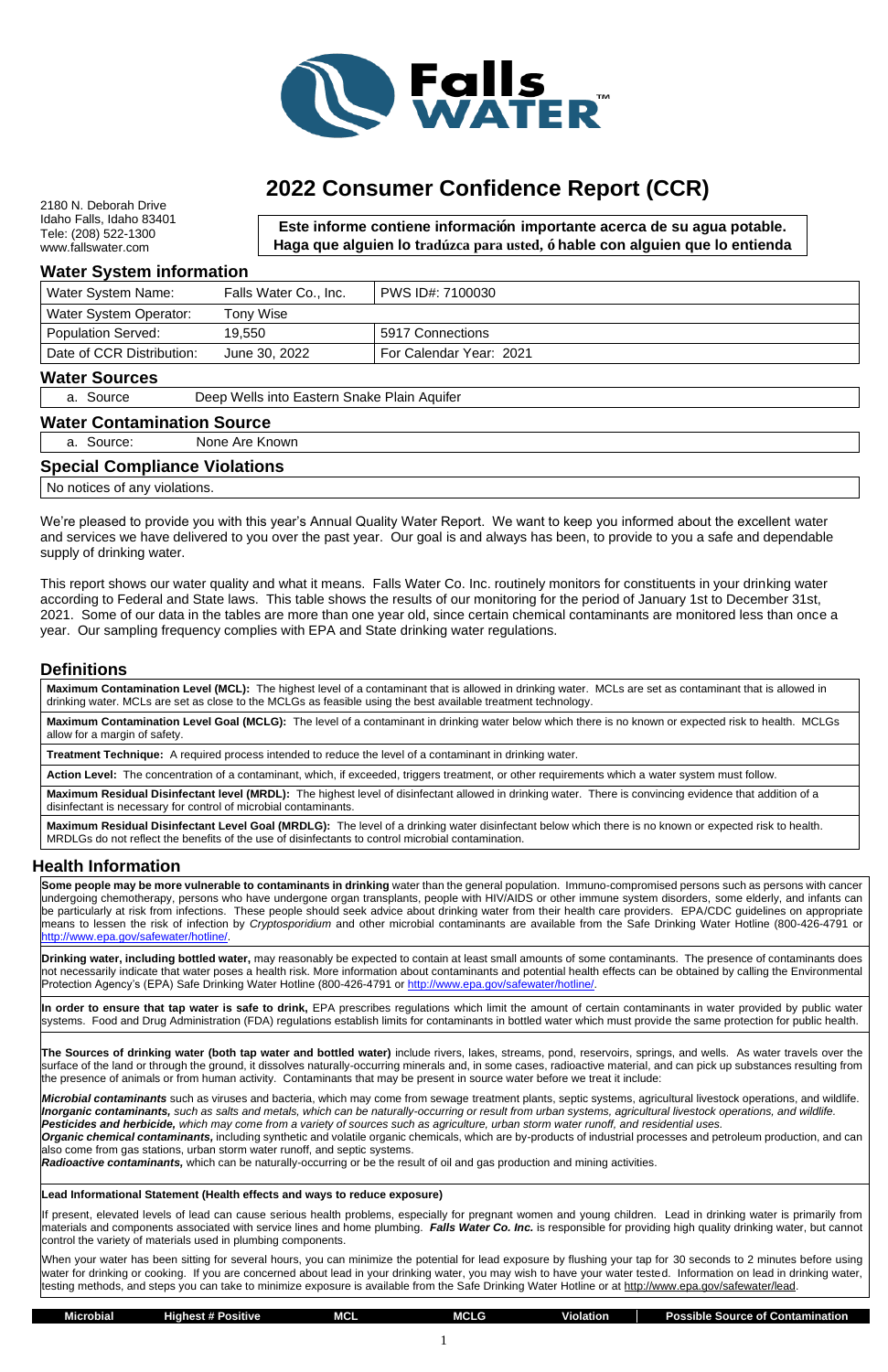| Contaminants                        | Lin a Month \ |  | (Y/N)     |                                      |
|-------------------------------------|---------------|--|-----------|--------------------------------------|
| <b>Total Coliform</b>               |               |  | <b>NO</b> | Naturally present in the environment |
| <b>Fecal Coliform or</b><br>E. coli |               |  | ΝO        | <b>Human and animal fecal waste</b>  |

**\*Compliance with the Fecal Coliform/E.coli MCL is determined upon additional repeat testing.**

| <b>Volatile Organic</b><br><b>Contaminants</b> | <b>MCLG</b> | MCL | <b>Highest</b><br>Level<br><b>Detected</b> | Range<br><b>Detected</b> | <b>Sample</b><br><b>Date</b> | <b>Violation</b> | <b>Typical Source of</b><br>Contaminant              | <b>Health Effects Language</b> |
|------------------------------------------------|-------------|-----|--------------------------------------------|--------------------------|------------------------------|------------------|------------------------------------------------------|--------------------------------|
| Chlorine (ppm)                                 |             | 4   |                                            | $.1 - .2$                | 2021                         | <b>NO</b>        | Water additive used to<br>control microbes.          | See About Chlorine below.      |
| <b>TTHMs [Total</b><br>trihalomethanes] (ppb)  | 0           | 80  | <b>ND</b>                                  | <b>ND</b>                | Aug 2021                     | <b>NO</b>        | <b>By-product of drinking</b><br>water disinfection. | See About TTHMs below.         |
| Halo Acetic Acids (HAA) (ppb)                  | N/A         | 60  | <b>ND</b>                                  | <b>ND</b>                | Aug 2021                     | <b>NO</b>        | <b>By-product of drinking</b><br>water disinfection. | See About HAAs below.          |

| <b>Radioactive Contaminants</b> | <b>MCLG</b> | <b>MCL</b> | Lowest<br>Level<br><b>Detected</b> | <b>Highest</b><br>Level<br><b>Detected</b> | <b>Sample</b><br>Date | Violation | <b>Typical Source of</b><br><b>Contaminant</b> | <b>Health Effects Language</b>                        |
|---------------------------------|-------------|------------|------------------------------------|--------------------------------------------|-----------------------|-----------|------------------------------------------------|-------------------------------------------------------|
| <b>Alpha Emitters (pCi/L)</b>   |             | 15         | 0                                  | 3.21                                       | 2018                  | <b>NO</b> | <b>Erosion of natural deposits</b>             | <b>See About Alpha Emitters</b><br>below.             |
| Combined Radium (226 & 228)     | N/A         | 5.         |                                    | .227                                       | 2019                  | <b>NO</b> | <b>Erosion of natural deposits</b>             | <b>See About Combined</b><br>Radium (226 & 228) below |
| <b>Combined Uranium</b>         |             | 30         | 1.1                                | 1.89                                       | 2019                  | <b>NO</b> | <b>Erosion of natural deposits</b>             | <b>See About Combined</b><br>Uranium below.           |

| <b>Inorganic Contaminants</b> | <b>MCLG</b>  | MCL          | Lowest<br>Level<br><b>Detected</b> | <b>Highest</b><br>Level<br><b>Detected</b> | <b>Sample</b><br><b>Date</b> | <b>Violation</b> | <b>Typical Source of</b><br><b>Contaminant</b>                                                             | <b>Health Effects Language</b>      |
|-------------------------------|--------------|--------------|------------------------------------|--------------------------------------------|------------------------------|------------------|------------------------------------------------------------------------------------------------------------|-------------------------------------|
| Arsenic (ppb)**               | 0            | 10           | 0                                  | $\mathbf{2}$                               | <b>Sept 2019</b>             | <b>NO</b>        | <b>Erosion of natural deposits</b>                                                                         | See About Arsenic below.            |
| <b>Barium (ppm)</b>           | $\mathbf{2}$ | $\mathbf{2}$ | 0.069                              | 0.132                                      | <b>Sept 2019</b>             | <b>NO</b>        | <b>Natural occurring</b>                                                                                   | See About Barium below.             |
| Chromium (ppb)                | 100          | 100          | 0                                  | 3                                          | <b>Sept 2019</b>             | <b>NO</b>        | Discharge from steel and pulp<br>mills; Erosion of natural<br>deposits                                     | <b>See About Chromium</b><br>below. |
| <b>Fluoride (ppm)</b>         | 4            | 4            | 0.3                                | 0.4                                        | <b>Sept 2019</b>             | <b>NO</b>        | <b>Natural occurring</b>                                                                                   | See About Fluoride below.           |
| Nitrate as N (ppm)            | 10           | 10           | 1.5                                | 2.31                                       | Aug 2021                     | <b>NO</b>        | <b>Run off from fertilizer</b>                                                                             | See About Nitrates below.           |
| Selenium (ppb)                | 50           | 50           | 0                                  | $\mathbf{2}$                               | <b>Sept 2019</b>             | <b>NO</b>        | Discharge from petroleum<br>and metal refineries.<br>Erosion of natural deposits.<br>Discharge from mines. | See About Selenium below.           |

n/a: not applicable nd: not detectable at testing limit ppm: parts per million or milligrams per liter ppb: parts per billion or micrograms per liter pCi/1: picocuries per liter (a Measure of radiation) mrems/yr: millirems per year (a measure of radiation absorbed by the body).

About Alpha Emitters: Certain minerals are radioactive and may emit a form of radiation known as alpha radiation. Some people who drink water containing alpha emitters in excess of the MCL over many years may have an increased risk of getting cancer. About Arsenic: Some people who drink water that contains arsenic in excess of the MCL over many years could experience skin damage or problems with their circulatory system, and may have an increased risk of getting cancer. While your drinking water meets EPA's standard for arsenic, it does contain low levels of arsenic. EPA's standard balances the current understanding of arsenic's possible health effects against the costs of removing arsenic from drinking water. EPA continues to research the health effects of low levels of arsenic, which is a mineral known to cause cancer in humans at high concentrations and is linked to other health effects such as skin damage and circulatory problems.

About Barium: Some people who drink water containing barium in excess of the MCL over many years could experience an increase in their blood pressure.

About Chlorine: Some people who use water containing chlorine well in excess of the MRDL could experience irritating effects to their eyes and nose. Some people who drink water containing chlorine well in excess of the MRDL could experience stomach discomfort. Total Coliform: Coliform are bacteria that are naturally present in the environment and are used as an indicator that other potentially harmful bacteria may be present. Coliform bacteria found in two or more samples is a warning of potential problems and usually triggers a precautionary boil notice.

About Chromium: Some people who use water containing chromium well in excess of the MCL over many years could experience allergic dermatitis.

About Combined Radium (226 & 228): Some people who drink water that contains radium 226 or 228 in excess of the MCL over many years may have an increased risk of getting cancer.

About Combined Uranium: Some people who drink water containing uranium in excess of the MCL over many years may have an increased risk of getting cancer and kidney toxicity.

About Fluoride: Some people who drink water containing fluoride in excess of the MCL over many years could get bone disease, including pain and tenderness of the bones. Fluoride in drinking water at half the MCL or more may cause mottling of children's teeth, usually in children less than nine years old. Mottling, also known as fluorosis, may include brown staining and/or pitting of the teeth, and occurs only in developing teeth before they erupt from the gums.

| <b>Inorganic</b><br><b>Contaminant</b> | Date(s)<br><b>Collected</b> | 90 <sup>th</sup><br><b>Percentile</b>                                                                                                                                                                                                                                                                                                     | Action<br>Level | MCLG | # of sites above<br><b>Action Level</b> | <b>Violation</b><br>Y/N | <b>Possible Source of Contamination</b>                                                                                                                                                                                                                                                                                                                                                                       |  |  |  |
|----------------------------------------|-----------------------------|-------------------------------------------------------------------------------------------------------------------------------------------------------------------------------------------------------------------------------------------------------------------------------------------------------------------------------------------|-----------------|------|-----------------------------------------|-------------------------|---------------------------------------------------------------------------------------------------------------------------------------------------------------------------------------------------------------------------------------------------------------------------------------------------------------------------------------------------------------------------------------------------------------|--|--|--|
| Lead (ppb)                             | May 2019                    |                                                                                                                                                                                                                                                                                                                                           | 15              |      |                                         | <b>NO</b>               | Corrosion of household plumbing systems: Erosion of natural deposits.                                                                                                                                                                                                                                                                                                                                         |  |  |  |
| Copper (ppm)                           | May 2019                    | 0.132                                                                                                                                                                                                                                                                                                                                     | 1.3             | 1.3  |                                         | <b>NO</b>               | Corrosion of household plumbing systems: Erosion of natural deposits.                                                                                                                                                                                                                                                                                                                                         |  |  |  |
| <b>Health Effects</b>                  | Lead                        | Infants and children who drink water containing lead in excess of the action level could experience delays in their physical or mental<br>development. Children could show slight deficits in attention span and learning abilities. Adults who drink this water over many years<br>could develop kidney problems or high blood pressure. |                 |      |                                         |                         |                                                                                                                                                                                                                                                                                                                                                                                                               |  |  |  |
| Language                               | Copper                      |                                                                                                                                                                                                                                                                                                                                           |                 |      |                                         |                         | Copper is an essential nutrient, but some people who drink water containing copper in excess of the action level over a relatively short<br>amount of time could experience gastrointestinal distress. Some people who drink water containing copper in excess of the action level<br>over many years could suffer liver or kidney damage. People with Wilson's Disease should consult their personal doctor. |  |  |  |